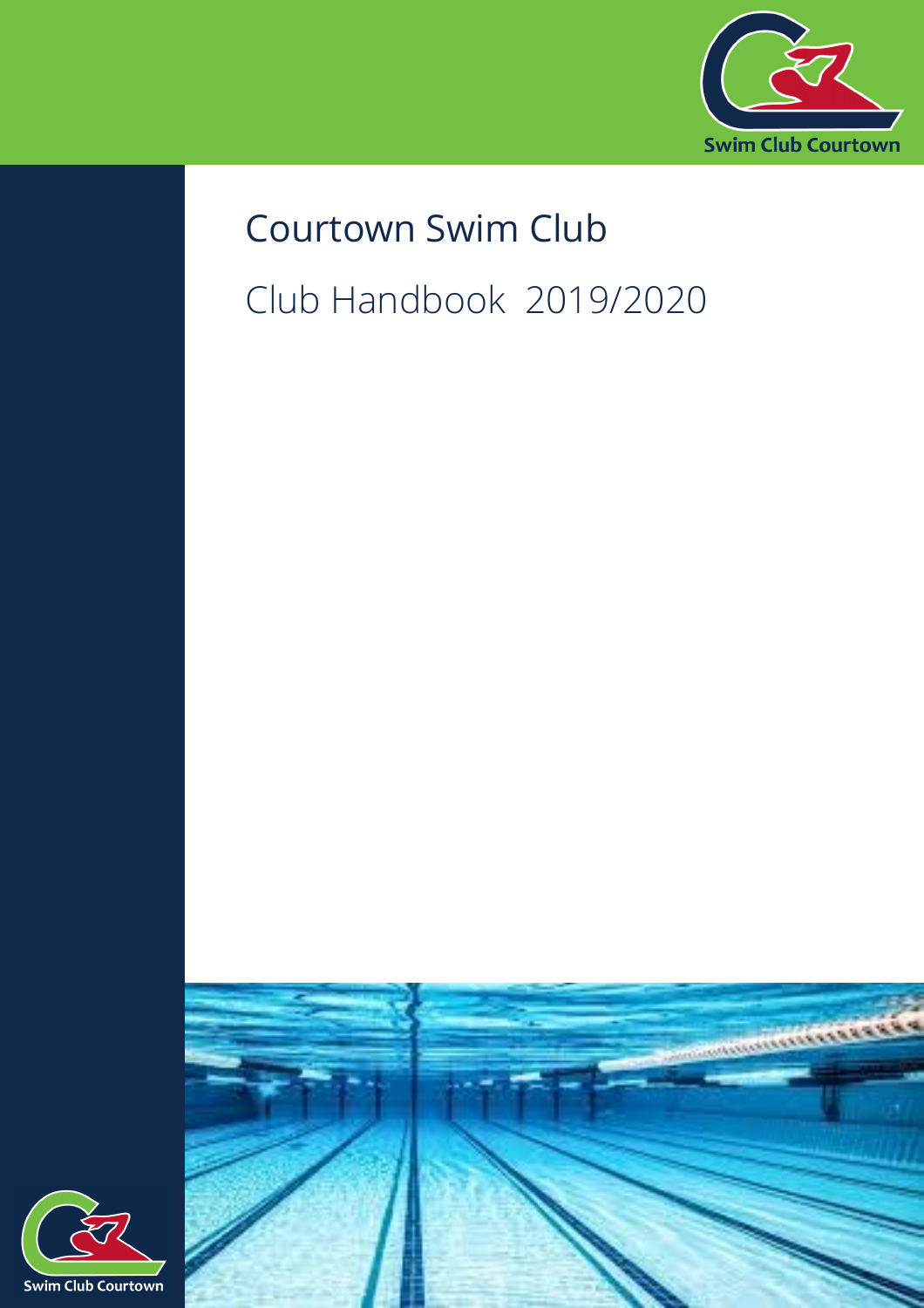# This handbook provides useful information about Courtown Swim Club including:

- **O** Training times **O** Squads **O** Term dates/fees
- **O** Parent pool supervision duties **O** Galas
- **O** Policies and safeguarding statements

#### GDPR

At Courtown Swim Club, relevant yet important information is gathered through registration forms at the beginning of the swim year. This information will be stored confidentially and securely as per GDPR guidelines. Courtown Swim Club also have a 'WhatsApp' messaging group which includes the phone numbers of swimmers' parents/guardians.

This is our main communication forum but is not mandatory. If you do not wish to be a part of this group, please ask to be removed. You may also leave the group at any time. We also communicate through email for galas/ competitions and text messages for pool supervision reminders.

### Welcome Note From Chair

*"Welcome to Courtown Swim Club. We warmly welcome swimmers and their families to the swimming club. This Club started in 2001 and has grown and developed in a number of ways since then. We now enjoy a strong partnership with our sister sport of Surf Lifesaving under the auspices of Irish Water Safety and many of our members compete in both sports. We are developing an open-water swimming element to our club and have been fortunate to have had a successful grant application to grow that element of swimming, living and being as close to the sea as we are.*

*Whilst much of the information in this handbook is about the more serious side of swimming, we have always emphasized the need to have fun. There is hard work too for our swimmers but if it is not enjoyable in the most part, we are doing our jobs wrongly and you need to tell us. Having said that, we encourage every swimmer to reach their potential whatever that might be. Whilst doing that the Club aim for the highest level of safeguarding that we can achieve and we wish all swimmers to be safe and happy during their time with us.*

*None of this is possible without the continued support of parents / carers and families. We know that your Saturday mornings will never be the same again and we so appreciate what you all bring to the Club which shows the best to our swimmers."* 

> *Karen Loughran Courtown Swim Club Chair*

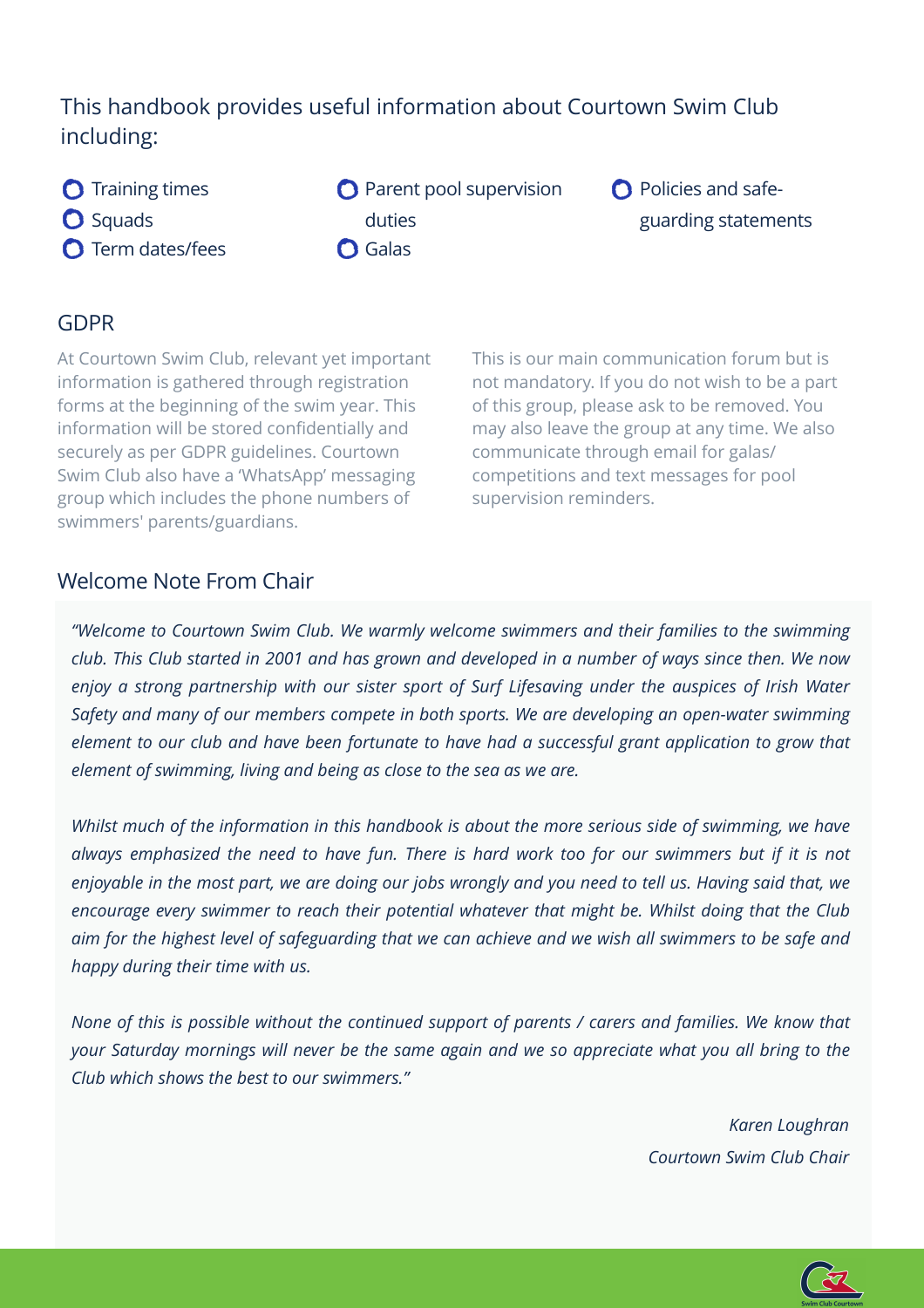## Coaches

Our Head Coach is Jemma O'Brien and she is assisted by Helen Coleman. Jemma joined Courtown swim club in 2017 and generally coaches the 'A' and 'B' squad.

Helen has been with the club since 2015 and coaches the 'C' squad.

## Courtown Swim Club Committee

| Chairperson:          | Karen Loughran |
|-----------------------|----------------|
| Secretary:            | Nicola Nugent  |
| Treasurer:            | Alys Colcough  |
| Gala Secretary:       | Nivard Rush    |
| PRO:                  | Joy Redmond    |
| Club Mark:            | Paul Joyce     |
| Rota Co-ordinator:    | Ros Leonard    |
| <b>Other Members:</b> | Thelma Blehein |
|                       |                |

Children's Officer: Aodhagan Swords (Designated Liaison Person)

We always welcome new members to our committee. It's a great way to become involved in our fantastic club.

If you would like to become a part of the committee at Courtown Swim Club please do not hesitate to ask.

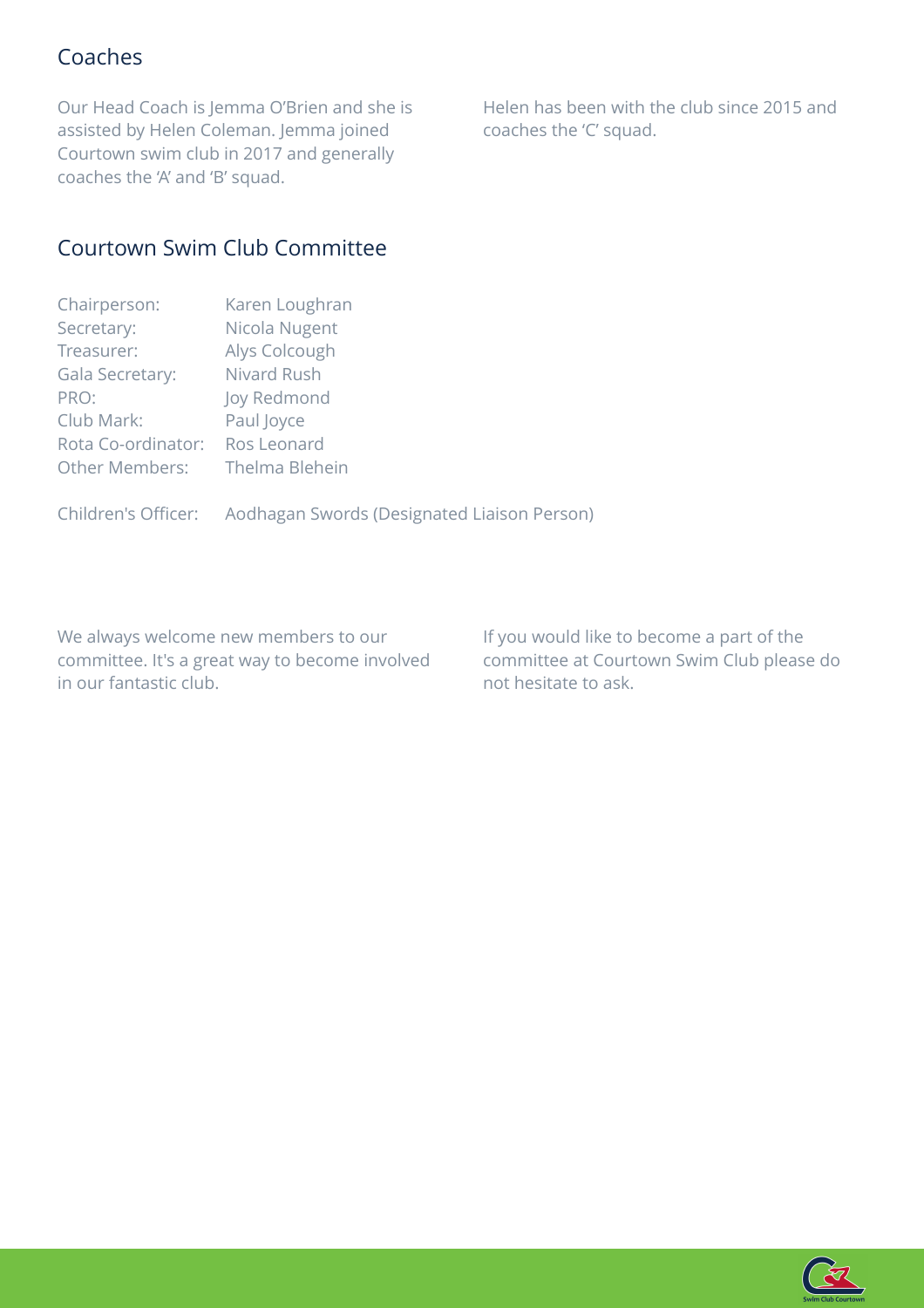## Courtown Swim Club Training

Courtown Swim Club meets four times per week from September to mid-June. Swimmer's training times will be set at the beginning of the swim year.

These training times cannot be changed or altered without prior consultation with the club secretary.

# Club Timetable

| <b>Squad</b>   | <b>Mon 7-8 am</b> | Tues 7-9 pm               | Thurs 6.30-8 pm | Sat. 7.15-9.15 am                     |
|----------------|-------------------|---------------------------|-----------------|---------------------------------------|
| C <sub>2</sub> |                   | 7-8pm or<br>8-9pm         | None            | 8.15-9.15am                           |
| C <sub>1</sub> |                   | 7-9pm or<br>$7 - 8/8 - 9$ | 6.30-8pm        | 7.15-9.15am or<br>7.15-8.15/8.15-9.15 |
| <b>B2</b>      | $7-8am$           | 7-9pm or<br>$7 - 8/8 - 9$ | 6.30-8pm        | 7.15-9.15am or<br>7.15-8.15/8.15-9.15 |
| <b>B1</b>      | $7-8am$           | 7-9pm or<br>$7 - 8/8 - 9$ | 6.30-8pm        | 7.15-9.15am or<br>7.15-8.15/8.15-9.15 |
| $\overline{A}$ | $7-8am$           | 7-9pm                     | 6.30-8pm        | 7.15-9.15am                           |

## Squads

There are 5 different levels of squads. Swimmers will be assigned to the squad most suited to their ability. There are certain criteria swimmers must meet before being assigned or moved to a different squad (see tables overleaf). Coaches may move swimmers at their own discretion and will consult with the club secretary before moving.

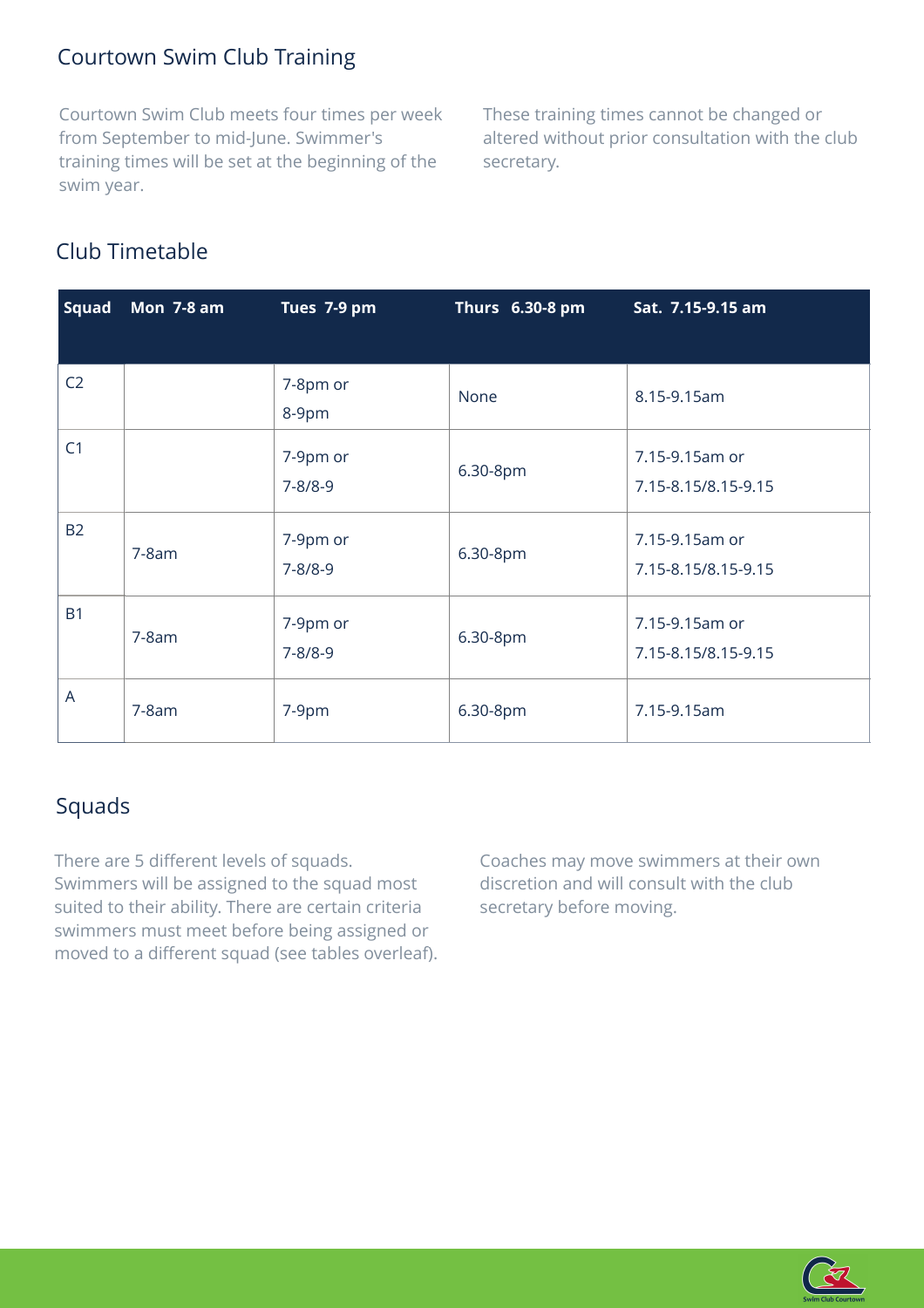# Squad Standards and Kit Required

Initially a swimmer is not expected to have any equipment/kit upon joining the club. We do have a small amount of equipment for swimmers to use. Once a swimmer is settled into the club they usually like to and eventually expected to have their own kit.

Also, as time goes on they will progress to training sessions that require them to have the full kit.

Equipment can be purchased usually from places such as swimkit.ie(shop in NAC), sportsdirect, amazon etc.

| C <sub>2</sub>                              | C <sub>1</sub>                                                      | <b>B2</b>                        | <b>B1</b>                        | A                       |
|---------------------------------------------|---------------------------------------------------------------------|----------------------------------|----------------------------------|-------------------------|
| 100m efficient<br>Free, Back Breast &<br>IM | Leinster Grade 7<br><b>Times</b>                                    | Leinster Grade 6<br><b>Times</b> | Leinster Grade 5<br><b>Times</b> | Div 1/2<br><b>Times</b> |
| 50m efficient fly                           |                                                                     | <b>IM Turns</b>                  |                                  |                         |
|                                             | 1-2 hours per week   1-2 hours per week                             | 2+ hours per week                | 3+ hours per week                | 5.5 hours per week      |
| Float/Kickboard,<br>Pull Buoy & Fins        | Float/Kickboard, Pull<br>Buoy, Hand Paddles &<br>Snorkel (Full Kit) | Full Kit                         | Full Kit                         | Full Kit                |

|                 |               | Girls   | Girls   | Girls   | Boys    | Boys    | <b>Boys</b> |
|-----------------|---------------|---------|---------|---------|---------|---------|-------------|
| Stroke &        |               | Grade   | Grade   | Grade   | Grade   | Grade   | Grade       |
| <b>Distance</b> |               | 5       | 6       | 7       | 5       | 6       | 7           |
| 50m             | Free          | 39.30   | 42.30   | 46.60   | 34.60   | 37.20   | 41.00       |
| 100m            | Free          | 1:26.40 | 1:33.10 | 1:42.50 | 1:16.80 | 1:22.80 | 1:31.10     |
| 200m            | Free          | 3:02.80 | 3:26.20 | 3:35.00 | 2:43.60 | 2:55.60 | 3:12.20     |
| 50m             | <b>Back</b>   | 46.10   | 49.60   | 54.60   | 40.00   | 43.10   | 47.40       |
| 100m            | <b>Back</b>   | 1:35.70 | 1:43.10 | 1:53.50 | 1:25.50 | 1:32.10 | 1:41.30     |
| 200m            | <b>Back</b>   | 3:21.40 | 3:36.20 | 3:57.00 | 3:01.00 | 3:14.20 | 3:32.60     |
| 50m             | <b>Breast</b> | 50.10   | 54.00   | 59.40   | 44.50   | 47.90   | 52.70       |
| 100m            | <b>Breast</b> | 1:47.80 | 1:56.10 | 2:07.80 | 1:37.20 | 1:44.80 | 1:55.30     |
| 200m            | <b>Breast</b> | 3:45.60 | 4:02.20 | 4:25.60 | 3:24.40 | 3:39.60 | 4:00.60     |
| 50m             | Fly           | 43.30   | 46.60   | 51.30   | 38.60   | 41.60   | 45.70       |
| 100m            | Fly           | 1:31.90 | 1:39.00 | 1:49.00 | 1:23.80 | 1:30.30 | 1:39.50     |
| 200m            | Fly           | 3:13.80 | 3:28.00 | 3:48.00 | 2:57.60 | 3:10.60 | 3:29.00     |
| 100m            | I.M.          | 1:40.00 | 1:45.00 | 1:50.00 | 1:30.00 | 1:35.00 | 1:40.00     |
| 200m            | I.M.          | 3:30.00 | 3:40.00 | 3:50.00 | 3:10.00 | 3:20.00 | 3:30.00     |

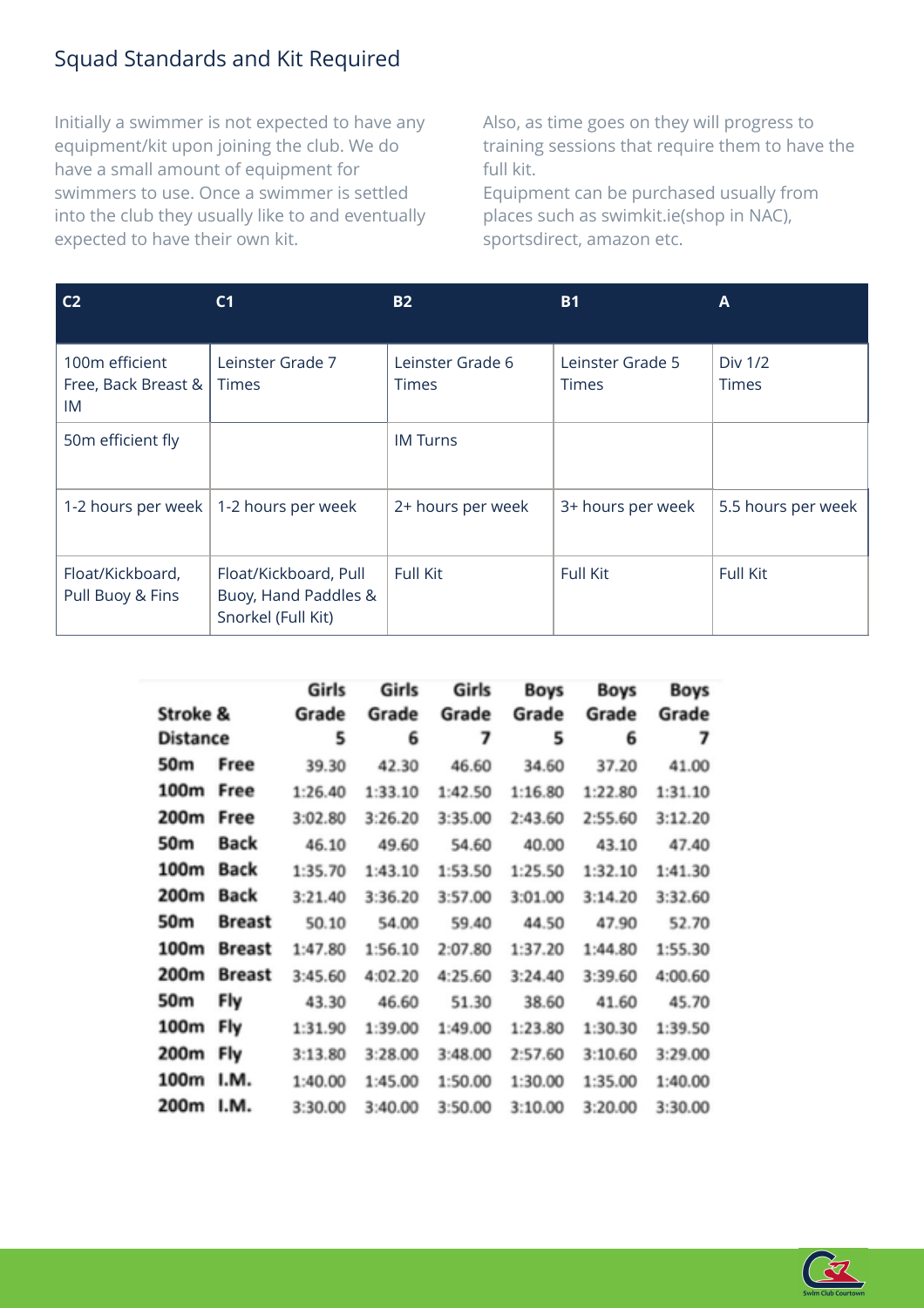## Training Sessions

Swimmers should arrive 10-15 minutes before the start of a training session.

Swimmers' belongings must be stored in a locker during training sessions and may not be left in the changing cubicles. Lockers require a €1 coin which is returned once the locker is reopened. Belongings left in changing cubicles may be removed by staff.

The use of mobile phones is strictly prohibited in the changing and pool areas and is advisable that mobile phones are either left at home or stored securely in a locker.

Courtown Swim Club and Courtown Adventure Centre cannot be responsible for any lost or stolen property. However, Courtown Adventure Centre do have a lost property at reception and many a lost pair of goggles have been reunited with their owners.

## Parent/Guardian Pool Supervision

Swim Ireland Guidelines require every training session to have one supervising parent/ guardian over the age of 18 on duty. Training sessions cannot begin until the supervising person is poolside.

A pool supervision rota will be drawn prior to the start of each term. This rota will be distributed via the swim club WhatsApp group and displayed on the clubs notice board. A reminder is sent out to the supervising parent at the beginning of the week.

Please arrive on time to your session which will last a minimum of 60 min to a maximum of 90 minutes.

Please use shoe covers provided in dispenser on pool deck beside changing rooms or wear poolside appropriate footwear (flip flops etc) for duty.

Collect the diary from the coach or the person who was on duty in the previous hour of a twohour training session. You may sit on the window ledge at the end of the pool nearest the slide and supervise the session from there.

Swimmers are not permitted on deck/poolside more than 10 minutes before the start of training.

There must be at least one coach on deck before swimmers may enter the pool area. Once a swimmer enters the pool area they should go to their lane and place their equipment and water bottle down.

They then must sign the record of attendance book which will be placed at the end of the pool near the slide by the coach.

Swimmers are not permitted to enter the water until their coach has instructed them to do so.

The supervising person should have full view and hearing of the pool area. They should also have an awareness and not be distracted by anything external to the session in which they are on duty.

The role of the supervising person is to record the number of children in each session and coaches present, record any incidents that may occur in the diary and monitor the overall interaction between swimmers and coaches. The use of mobile phones and electronic devices is strictly prohibited poolside. Children are also prohibited from accompanying parents during pool supervision.

If you are unable to attend your assigned supervision session, it is your responsibility to arrange for someone else to cover on your behalf. The WhatsApp group may be used for swapping with another parent.

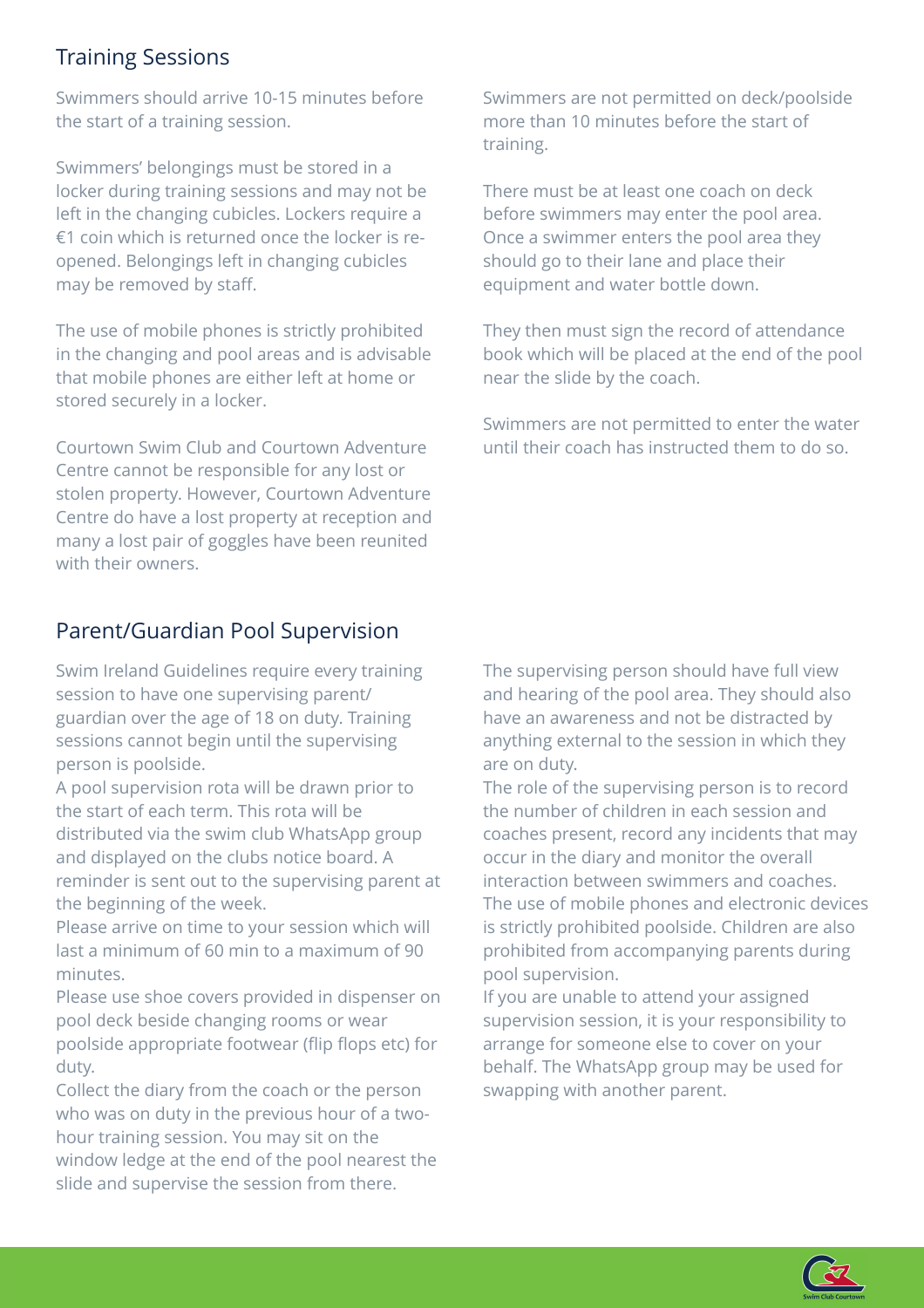#### 2018/19 Fees

All swimmers must pay a €50 registration fee which includes Swim Ireland Membership for the year.

| <b>Hours</b>   | Charge (p/a) | Term 1 (55%) | Term 2 (30%) | Term 3 (15%) |
|----------------|--------------|--------------|--------------|--------------|
| $\mathbf{1}$   | €240         | €132         | €72          | €36          |
| 1.5            | €320         | €176         | €96          | €48          |
| $\overline{2}$ | €380         | €209         | €114         | €57          |
| 2.5            | €450         | €247.50      | €135         | €67.50       |
| 3              | €520         | €286         | €156         | €78          |
| 3.5            | €595         | €327.25      | €178.50      | €89.25       |
| $\overline{4}$ | €660         | €363         | €198         | €99          |
| 4.5            | €700         | €385         | €210         | €105         |
| 5              | €745         | €409.75      | €223.50      | €111.75      |
| 5.5            | €800         | €440         | €240         | €120         |
| 6.5            | €920         | €460         | €276         | €138         |

Payments for fees and galas can be made online or in person to our treasurer Alys Colcough. The bank details for Swim Club Courtown are: Acc Name: Swim Club Courtown BIC: IPBSIE2D IBAN:IE92IPBS99066588052342

When using online banking, please put the term and your child's name in the narrative e.g. Term1SMurphy.

For galas, please reference child's name and gala e.g. SMurphyWexRR.

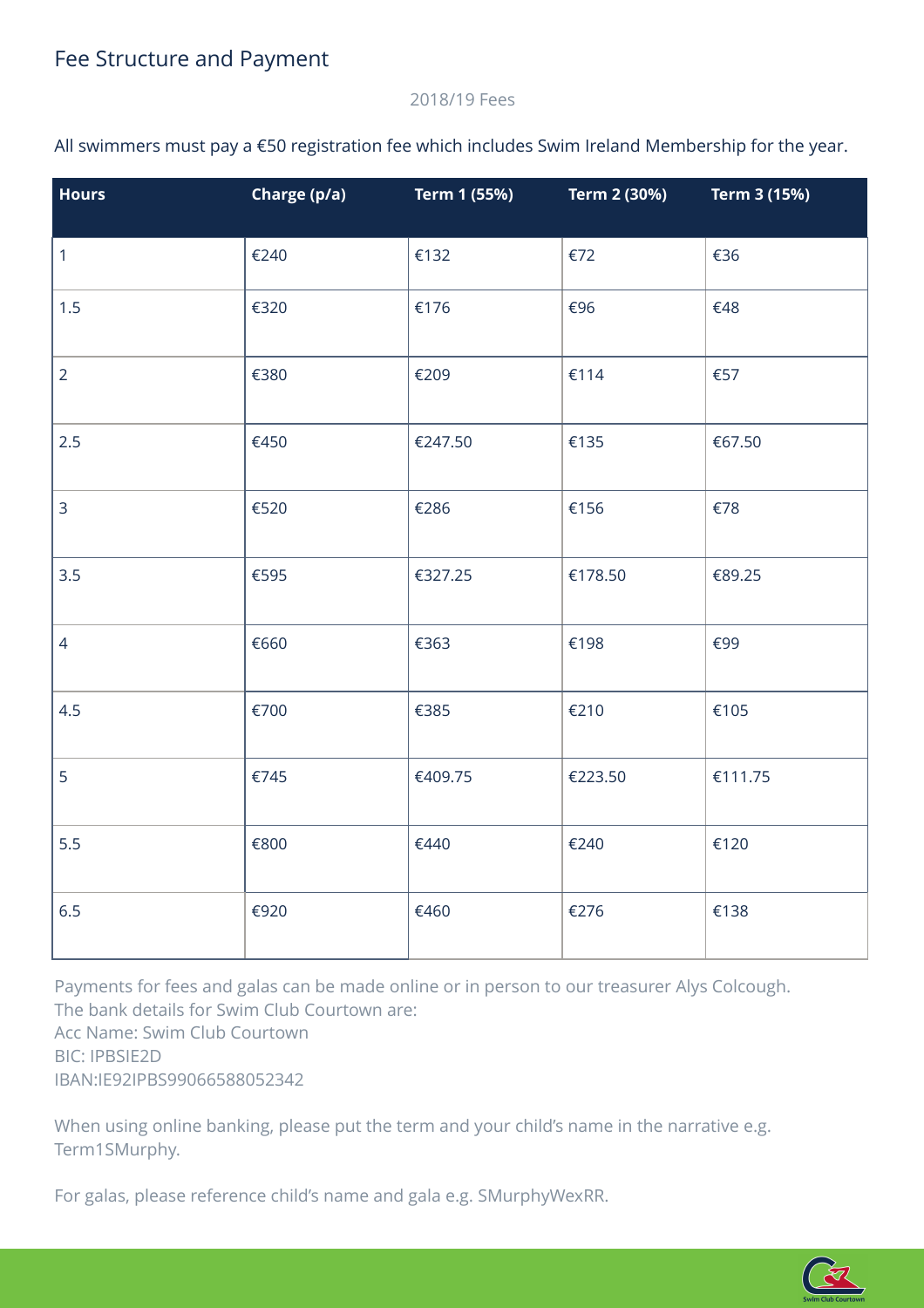## Gala/Swim Meets/Competitions

Whilst it is not compulsory for swimmers to attend galas/swim meets, they allow swimmers to measure their improvement and are sociable, team bonding experiences. There are different types of swim meets ranging from entry level Round Robin Galas to Irish Age Group National and International Meets.

## How will I know if a gala is suitable for my swimmer?

#### **Level 1 Galas:**

Most competing swimmers begin with attending 'Round Robin' galas/Level 1. These are a series of six galas, hosted by a swim club in the south east Leinster region: Asgard, St. Fiaccs, Slaney Sharks, New Ross, Wexford and of course, Courtown Swim Club. Usually one of these is held every month. Generally new swimmers will attend these for their first 2 years.

The emphasis in Round Robins is on participation, enjoyment and familiarisation with the competitive side of swimming in a relaxed atmosphere. Swimmers times are recorded and points awarded to each club, creating a league from the series. There is an award for the club with the most points at the end of the year. This gala series is restricted to swimmers with times below a certain level. Once a swimmer achieves these times they may no longer swim in that event but can still swim in other events or move onto higher level swim meets.

#### **Level 2 Galas:**

Club galas or level 2 swim meets are held by most clubs and are open to all swimmers over the age of nine and include the presence of Leinster officials/referees. Times achieved at these swim meets can be used for qualification times for higher level meets as per Swim Ireland Competition Pathway and Swim Ireland Swimming Domestic Competition Plan 2017/18 Season and Beyond.

#### **Leinster Qualifying and Development Meets:**

These are usually held in the National Aquatic Centre. For Development meets, entry times must be below a certain level. For Qualifying Meets, times must be above a certain level and achieved at other galas before entering.

#### **Leinster Championships/Individual Age Groups Div 1&2 Championships**

These meets require a higher level of qualifying times to enter. These times must be achieved during a defined window of time before entering.

If you are unsure about entering a gala or what events your swimmer should do, please consult with the coaches or the gala secretary.

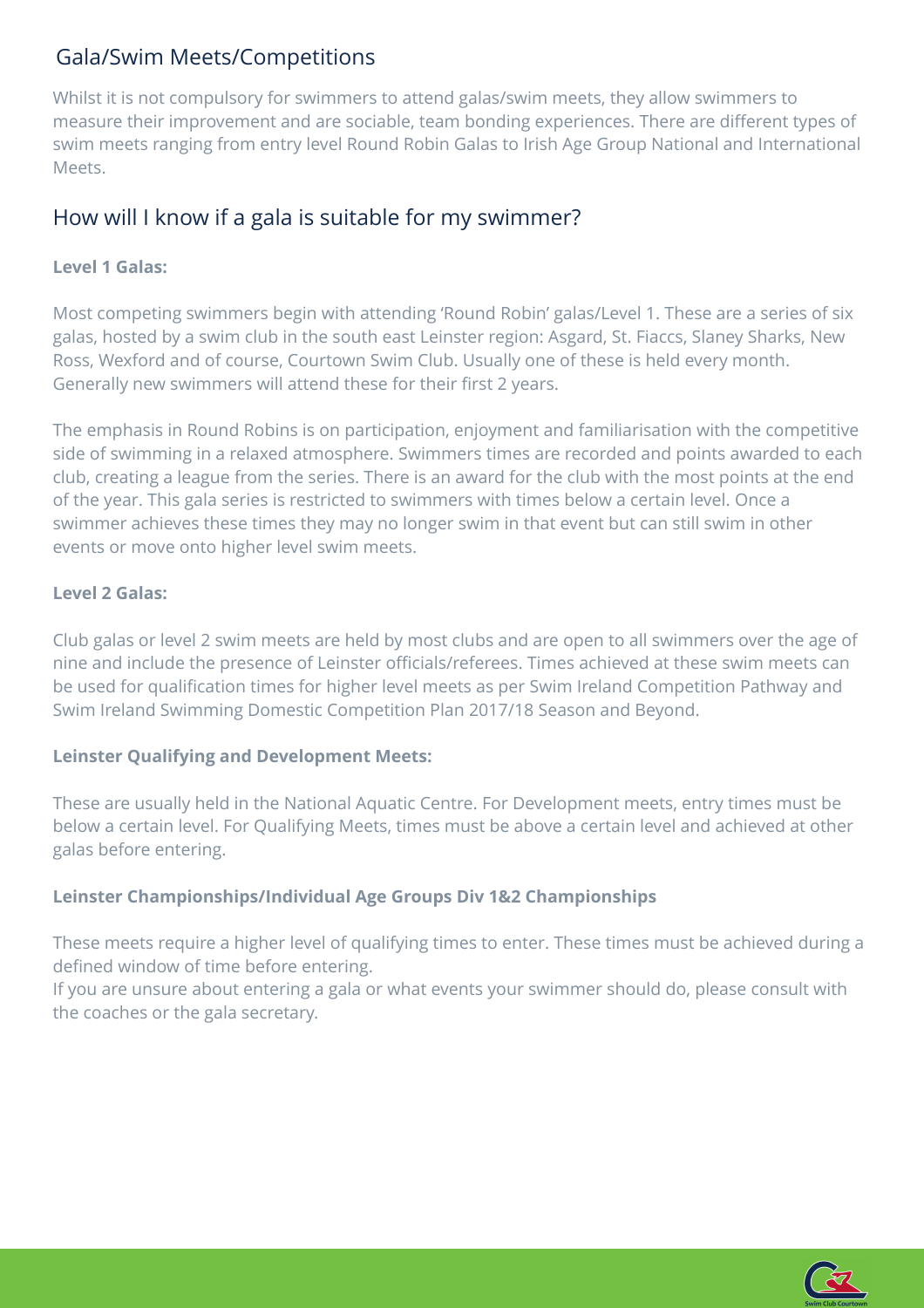## Swim Club Courtown Child Protection Statement

Swim Club Courtown believes that safeguarding and promoting the interests and well being of children by taking all reasonable steps to protect them from harm, discrimination or degrading treatment whilst respecting their rights, wishes and feelings can be best achieved by:

- Ensuring that safeguards are in place for all children and for all involved with Swim Club Courtown.
- Ensuring that professionalism and high standards of practice are maintained at all times.

Swim Club Courtown pledges to ensure that the needs and welfare of children will be a priority at all times. Swim Club Courtown will strive to ensure that the appropriate training, continuing support, recruitment and adequate supervision will be of the highest standards at all times.

The appointed children's officer for Swim Club Courtown is: Aodhagan Swords

 The Swim Ireland Safeguarding Children Policies and Procedures can be found through this link:

http://www.swimireland.ie/fi[les/documents/SI-Safeguarding-Children-Policies-and-](http://www.swimireland.ie/files/documents/SI-Safeguarding-Children-Policies-and-Proceedures-2010.pdf)[Proceedures-2010.pdf](http://www.swimireland.ie/files/documents/SI-Safeguarding-Children-Policies-and-Proceedures-2010.pdf)

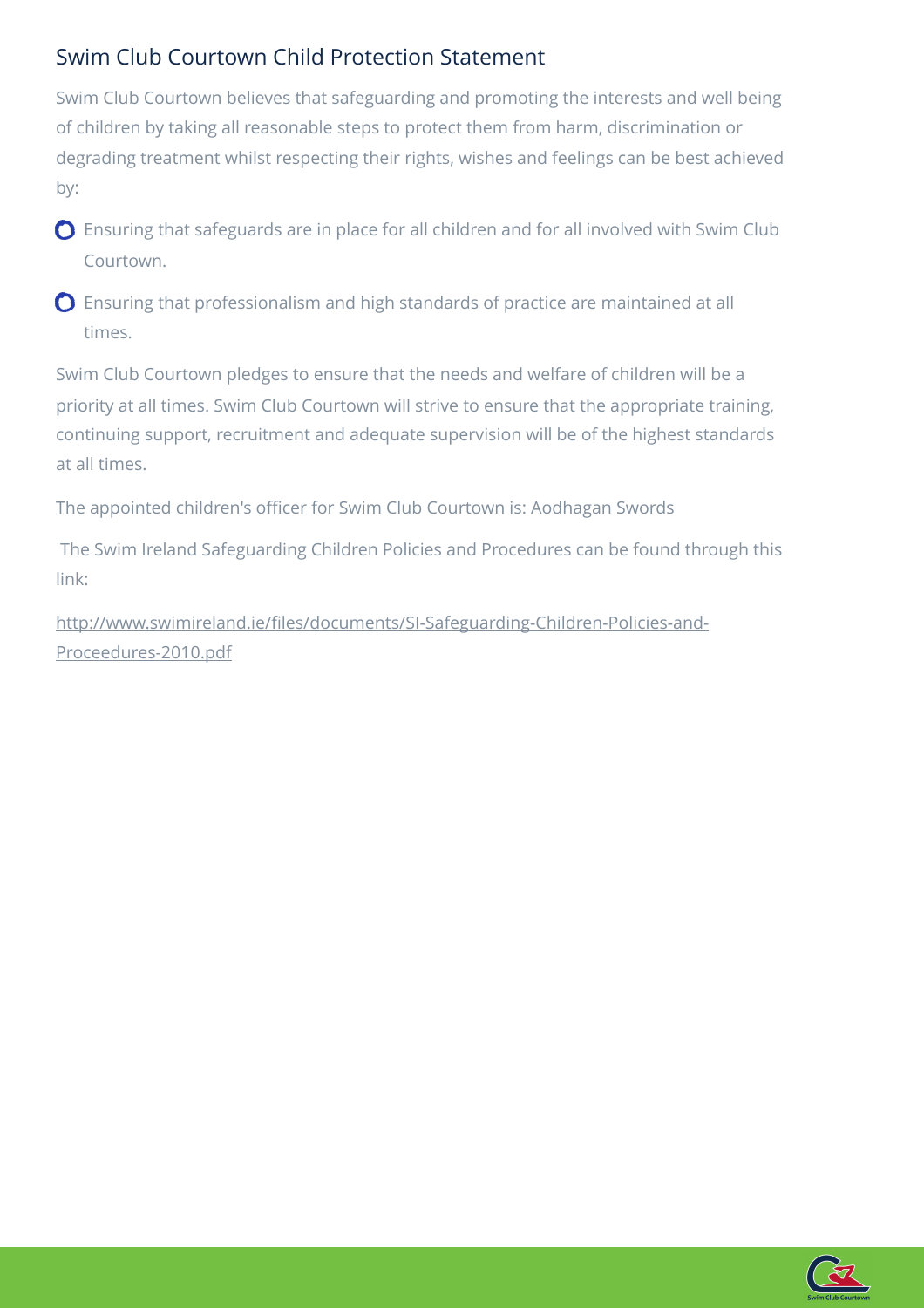#### The Code for Young People

As an athlete you have rights and responsibilities. The following code will help identify these for you – if you are not sure ask your parent or your Club Children's Officer to explain them. This is your Code, whatever your ability or wherever you take part and you should encourage others to follow it. In your sport you should:

- Be happy, have fun and enjoy taking part and being involved in your sport
- Be treated fairly by everyone, adults and other athletes
- Feel safe and secure when you are taking part in your sport
- Be listened to and allowed to reply
- Be treated with dignity, sensitivity and respect
- Have a voice in the decisions that affect you within the Club and Swim Ireland
- Say no to something which makes you feel uncomfortable
- Train and compete at a level that is suitable for your age, development and ability
- Know that any details that are about you are treated with confidentiality.

Your responsibilities are to:

- Treat Leaders who may be teachers, coaches, team managers, officials or other parents with respect
- Be fair at all times, do your best to achieve your goals; be gracious if you do not achieved your goals
- Respect other athletes and your opponents

• Be part of the team and respect and support other team members both when they do well and when things go wrong.

• Never bully or use bullying actions against another person, you should never hurt other team members, athletes or your opponent, this includes never taking/damaging their property, never spreading rumours or telling lies about other young people or adults

• Keep to rules and guidelines set by Swim Ireland, the Region and your Club and make sure you understand the rules e.g. if you play a team sport what contact is allowed; as a swimmer in competitions what togs are allowed.

• Take part in your sport without cheating; you are responsible for not cheating and must not allow others to force you to cheat.

• Listen to and respect decisions made by others; if you feel unjustly treated you can talk to your Club Children's Officer or your parents.

• Behave in a manner that is respectful towards Swim Ireland, your region and your club

• Never use violence or bad language; do not shout or argue with leaders, team mates or opposing participants – talk to someone if you are upset or angry or if someone has caused you to be upset or angry

• Talk with your Coach, Team Captain, Club Children's Officer or a trusted Swim Ireland member if you have any difficulties or do not understand something; you should never keep secrets about any person who may have caused you harm or has made you feel upset

• Understand sport can be hard work and requires discipline to achieve your goals; you should understand the commitment and attendance needed – set at a level for what you want to achieve; talk through any worries or concerns with your parent and/or your Club Children's Officer

• Do not, or allow others to make you, try or take banned substances to improve your performance.

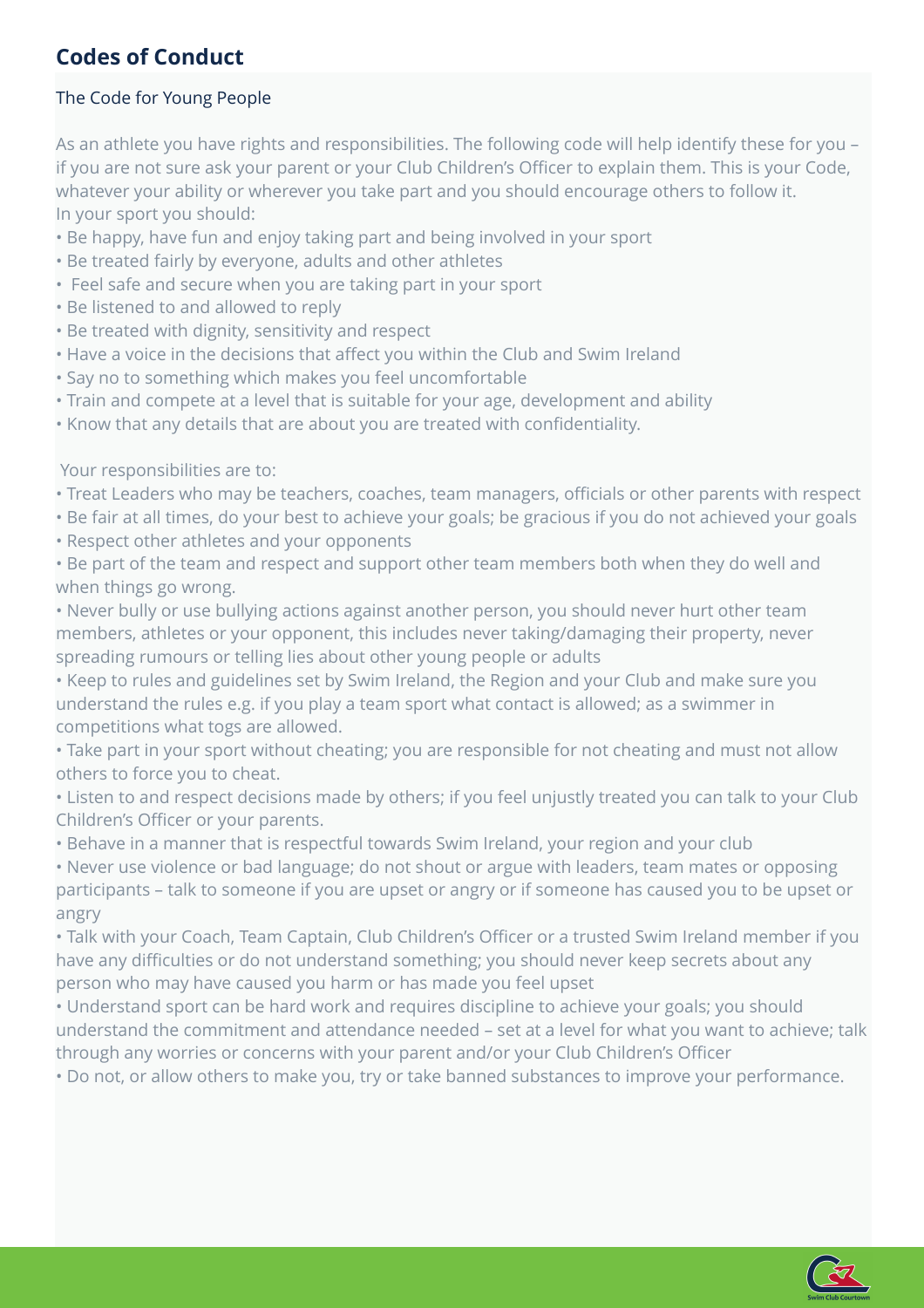#### The Code for Parents/Guardians

You should help and support the implementation of best practice policies in your child's/children's Club by following the code below.

• Become members of the Club and contribute your time and effort in the daily running of the Club; no club can operate successfully and safely without the help of volunteers.

• Understand and ensure your child/children abide by The Code for Young People

• Be available for specified duties if and when required; some duties are mandatory and form part of the procedures for safeguarding your children; some will be at the request of the Club.

• Have an awareness of and respect for Leaders and other adults and their roles within the Club

• Respect and abide by the decisions made by the Committee and other Leaders, these should be made in the best interests of the children in the Club

• Understand the complaints process and follow the proper procedure if you feel unjustly treated, with the knowledge that any complaint will be dealt with effectively and confidentially.

• Know your child's training and/or competitive programme, and accept it is your responsibility for delivering and collecting your child/children. Parents/guardians should ensure they do not leave their child/children waiting unsupervised at any time

- Ensure the environment is safe and enjoyable for your child/children
- Promote fair play and the positive aspects of sport

• Be a role model for your children and young people by maintaining the highest standards of personal conduct and respectful behaviour in any activity related to the Club or Swim Ireland.

• Allow your child to focus their efforts and success in terms of their goals rather than winning being the main objective

• Promote participation for children that is fun, safe and in the spirit of fair play

• Ensure appropriate leaders are informed regarding any absenteeism, medical conditions or other relevant matters concerning your child

• Arrange an appropriate time and place for discussing any matter with leaders and coaches; communication should not take place whilst leaders and coaches are in a position of supervision or responsible for other young people

• You should have the opportunity to put forward suggestions and comments

• Provide the Club and your child with emergency contact information and to be reasonably available in case of emergency.

• Abide by the procedures and policies in this document especially with regard to the use of mobile phones, any type of camera and videoing equipment.

• Be aware and abide by the Code of Ethics, this document, the rules and constitution of Swim Ireland and the rules and constitution of your own Club.

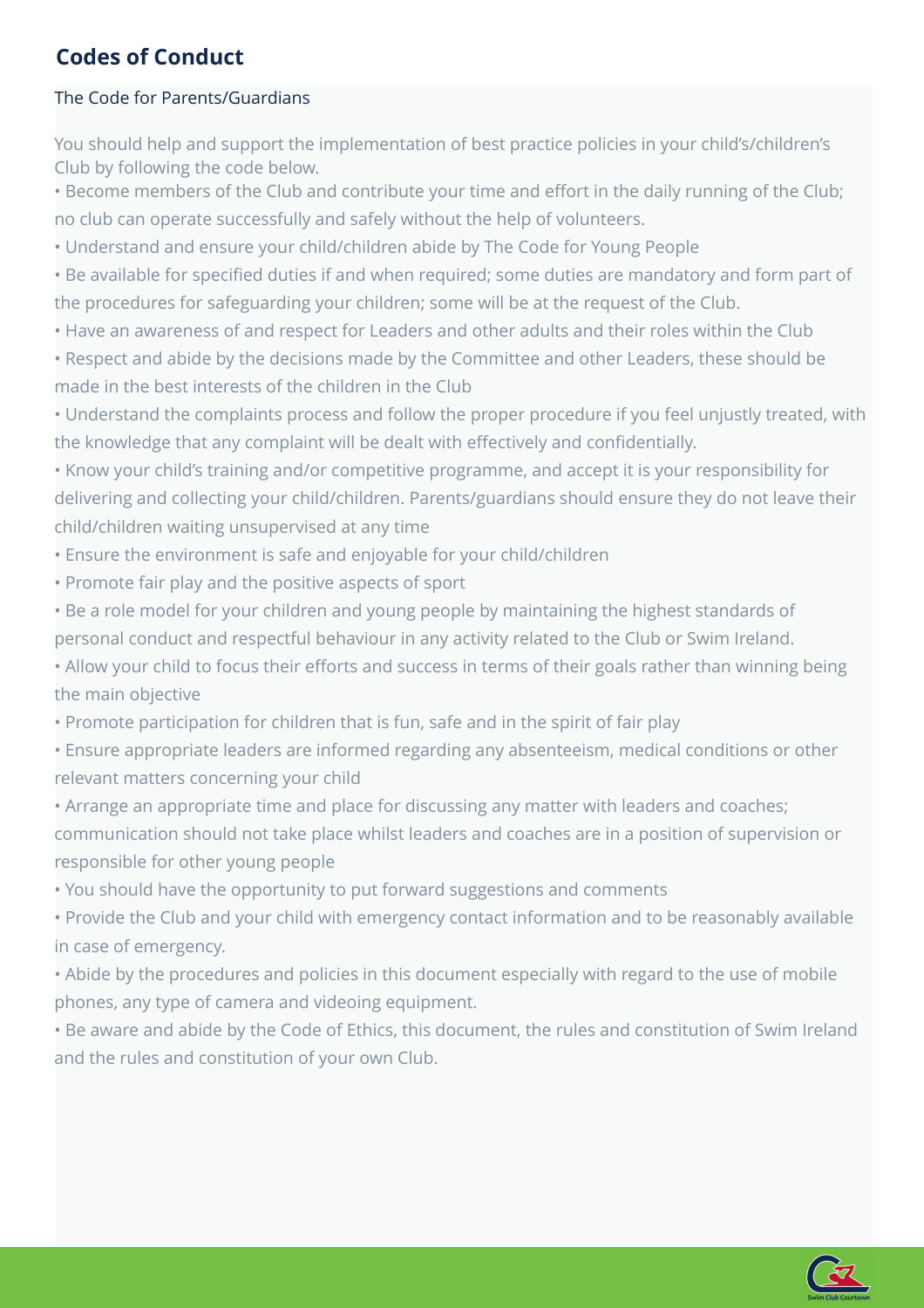#### The Code for Leaders and Coaches/Teachers

 You must follow the points stated in the code of conduct as described below: Be familiar with and follow the required procedures in the Code of Ethics, this document, Swim Ireland rules and Regional and Club rules.

Carry out your duties and responsibilities understanding that the welfare of children is paramount.

Where relevant you should be qualified for your position and have obtained up-to-date knowledge and skills as required by Swim Ireland.

Create a safe and enjoyable environment for children by:

- Planning and preparing appropriately and be positive during sessions
- Making sure all levels of participation should be enjoyable and fun.
- Prioritising skill development and personal satisfaction over highly structured competition.
- Setting age appropriate and realistic goals
- Avoiding favouritism each child will need attention according to their sporting needs
- Praising and encouraging effort as well as results
- Showing respect for all involved, children and adults.
- Recognise and ensure the welfare of children by:
- Keeping attendance records
- Not exposing a child to criticism, hostility or sarcasm
- Never swearing at, ridiculing, shouting unnecessarily or arguing with a child
- Being aware of a child's developmental needs and how a child may be psychologically or physically affected (if relevant for your role)
- 
- Working in an open environment.
- Ensuring there is adequate supervision.
- Involving and updating parents, especially if a problem has arisen.
- Respecting a child's sensitivity to their height and weight.
- Never using physical punishment or force

● Not using verbal or physical punishments or exclusion for mistakes. Do not allow or engage in bullying behaviour, rough physical games, sexually provocative games, never allow or engage in inappropriate physical contact of any kind or make sexually suggestive comments about or to a child.

● Cooperate with the recommendations from medical and ancillary practitioners in the management of a child's medical or related problems. You may request a certificate of medical fitness to ensure safe continued participation.

● Avoid carrying out any medical testing or giving advice of a personal or medical nature if not qualified to do so or undertake any form of therapy (hypnosis etc.) in the training of children. Any such activity, if qualified, must only be with parent/guardian consent and the understanding of the child.

● Keep any information in relation to a swimmer of a personal or medical nature strictly confidential unless the welfare of the child requires the passing on of this information.

● Never exert undue influence over a participant in order to obtain personal benefit or reward.

● Acknowledge the use of drugs, alcohol and tobacco is incompatible with a healthy approach to sporting activity and must be discouraged. Avoid the use of alcohol at all times whilst responsible for young people e.g. training sessions, events and on trips with young people.

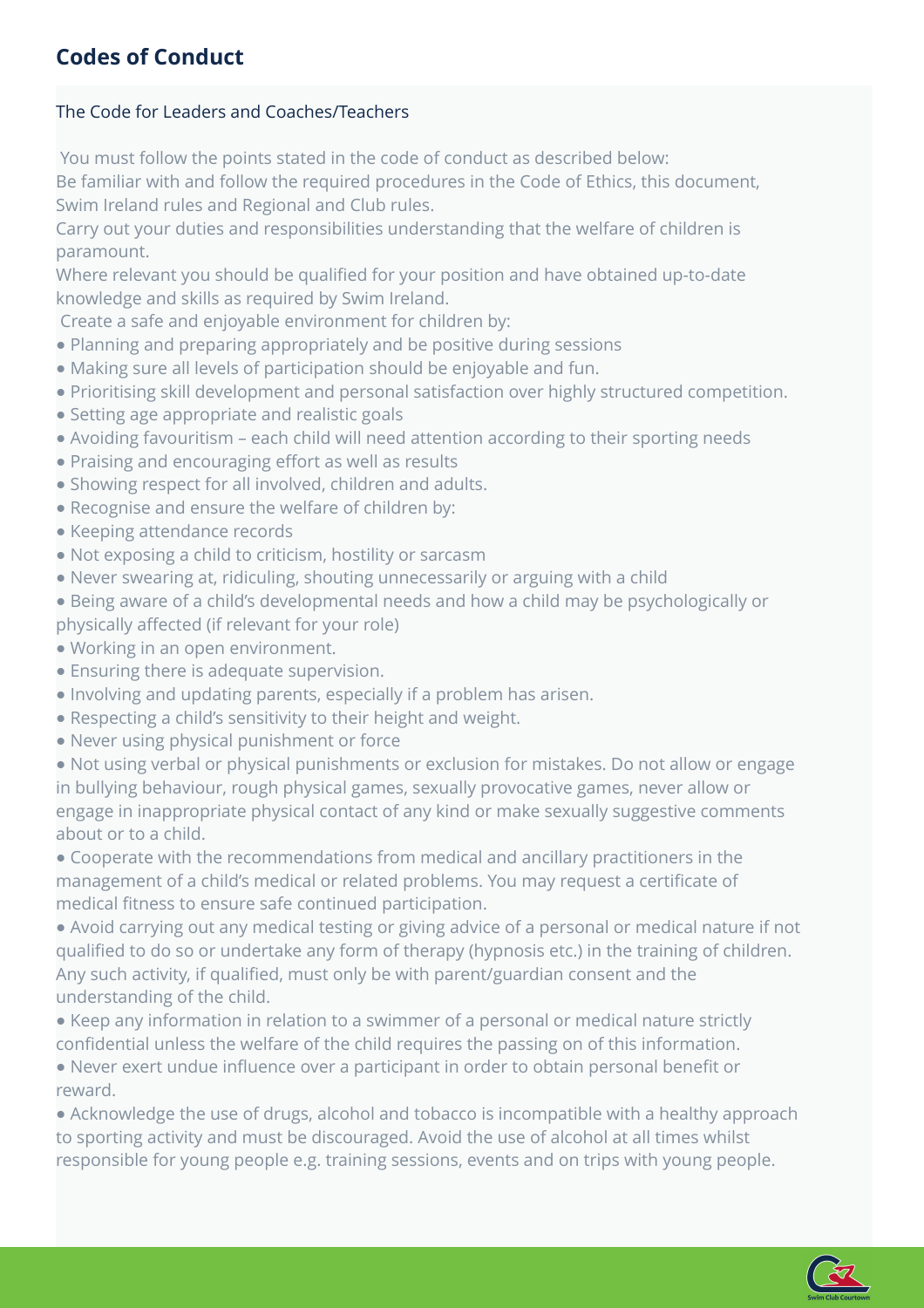#### The Code for Committees

Committees should follow the points as below:

Be familiar with the Code of Ethics, this document, Swim Ireland Rules and any Regional and/ or Club rules.

Within a Club ensure and approve the appointments of Club Children's Officers (noncommittee) and a Designated Person (on committee).

Carry out your required duties for Swim Ireland, Region or Club understanding that the welfare of children is paramount.

Follow the Swim Ireland policies and procedures so that all activities are in accordance with this document:

- Create safe environment for young people.
- Ensure the codes of conduct are in place for all involved
- Provide adequate supervision for training sessions with attendance record being kept
- Recruit volunteers/employees ensuring vetting and training is completed
- Understand and implement the complaints and disciplinary procedures
- Ensure safe induction and supervision of volunteers/employees
- Ensure other activities follow procedures e.g. away trips

● Ensure complaints including rumours are not ignored and dealt with appropriately, following the relevant procedures including

● Recording all incidents

● Reporting the incident/accident or injury and informing the parent or guardian (if child involved).

● Keep and store securely all documentation with respect to meetings, correspondence and minutes of committee meetings together with General Meetings, including the Treasurer's report.

● Set up, maintain, revise and implement rules in the best interests of Swim Ireland, the Region or Club. Rules should not contravene any Swim Ireland rules and must be communicated to the relevant members.

● Ensure effective communications with members through recognised means e.g. e-mail, web posting, use of noticeboards, etc.

● Inform parents/guardians in advance and obtain consent for children to be involved in events outside the normal activities within the aquatic disciplines e.g. fun day out, fundraising.

● Inform parents/guardians where a matter or problem arises relating to their child.

● Monitor with the Children's Officer any changes in membership and any unusual dropout, absenteeism or Club transfers by children or leaders. Ensure these are followed up to determine the reason for the trend.

● Children's Officers and Coaches must be invited to at least 50% of committee meetings per annum to report and advise the Committee.

● Children's Officers and Coaches/Teachers may not be appointed/elected members of the committee.